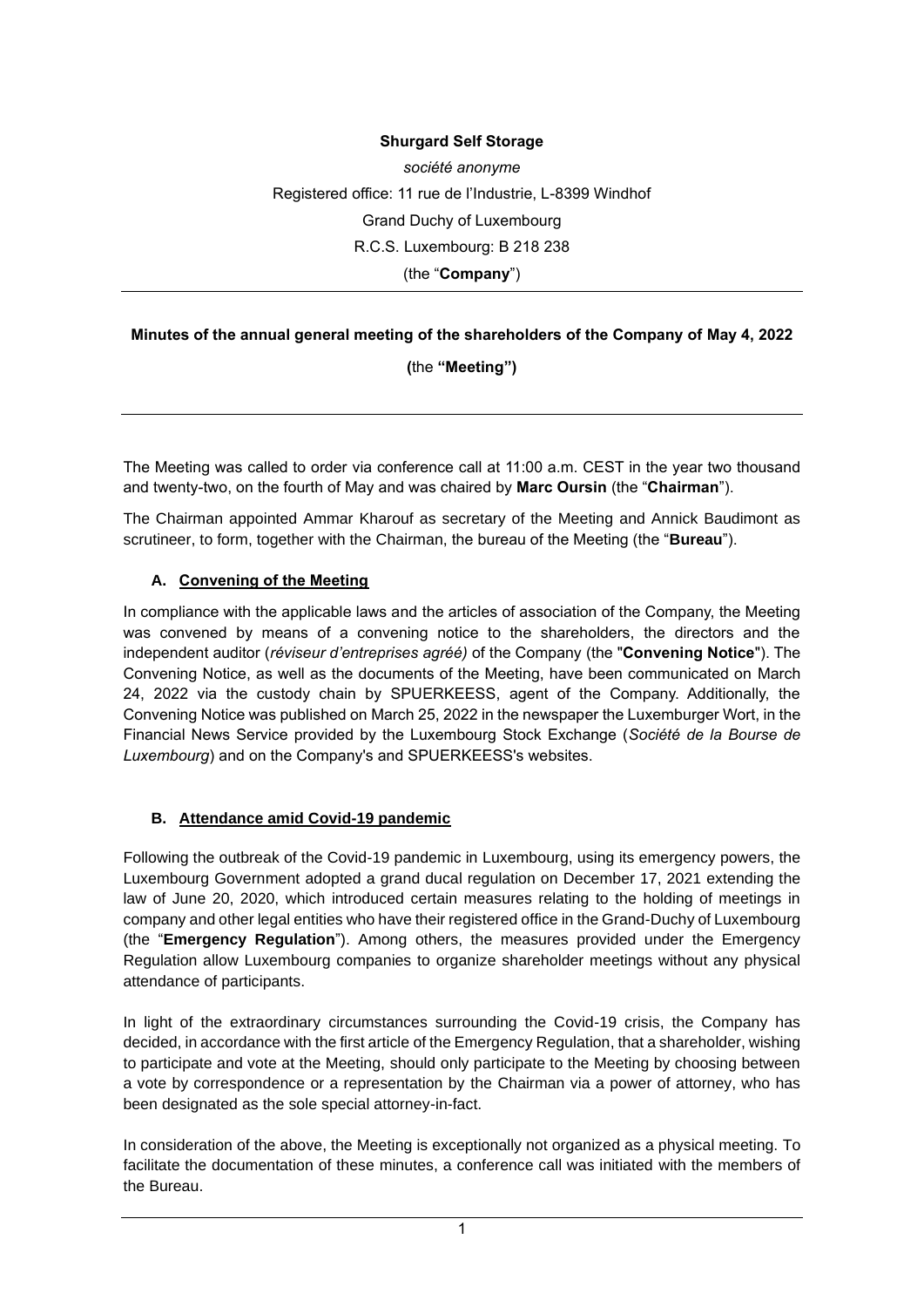# **C. Agenda**

The Chairman then presented the agenda of the Meeting (the "**Agenda**"), as set in the Convening Notice and which reads as follow:

- **1** Submission of (i) the management reports of the Board of Directors of the Company, (ii) the report of the Company's independent auditor (*réviseur d'entreprises agréé*) on the consolidated annual accounts of the Company for the financial year ended on December 31, 2021 prepared in accordance with the International Financial Reporting Standards ("IFRS") and (iii) the report of the Company's independent auditor (*réviseur d'entreprises agréé*) on the stand-alone annual accounts of the Company for the financial year ended on December 31, 2021 prepared in accordance with Luxembourg GAAP.
- **2** Approval of the consolidated annual accounts of the Company for the financial year ended on December 31, 2021.
- **3** Approval of the stand-alone annual accounts of the Company for the financial year ended on December 31, 2021.
- **4** Allocation of results and determination of the dividend in relation to the financial year ended on December 31, 2021.
- **5** Granting discharge to the Board of Directors of the Company for the exercise of their mandate during the financial year ended on December 31, 2021.
- **6** Renewal of the mandate of the following existing Directors of the Company for a term ending at the Company's annual general meeting of shareholders to be held in 2023:

(i) Ronald L. Havner, Jr., (ii) Marc Oursin, (iii) Z. Jamie Behar, (iv) Daniel C. Staton, (v) Olivier Faujour, (vi) Frank Fiskers, (vii) Ian Marcus, (viii) Padraig McCarthy, (ix) Isabelle Moins, (x) Muriel de Lathouwer and (xi) Everett B. Miller III.

- **7** Renewal of the mandate of the independent auditor (*réviseur d'entreprises agréé*) for a term ending at the Company's annual general meeting of shareholders to be held in 2023.
- **8** Advisory vote on the Remuneration Report prepared by the ESG Committee of the Company for the financial year ended on December 31, 2021.
- **9** Approval of the fixed remuneration of the Directors

No amendment to the Agenda has been submitted as provided by the Convening Notice.

## **D. Questions raised by shareholders**

In accordance with the Convening Notice, the shareholders were given the opportunity to raise any question relating to the items of the Agenda of the Meeting. The Chairman acknowledged that no question has been raised.

## **E. Attendance list**

An attendance list setting out the shareholders represented and a listing of the votes by correspondence submitted was then drawn up (the "**List**"). The List contained the identity of the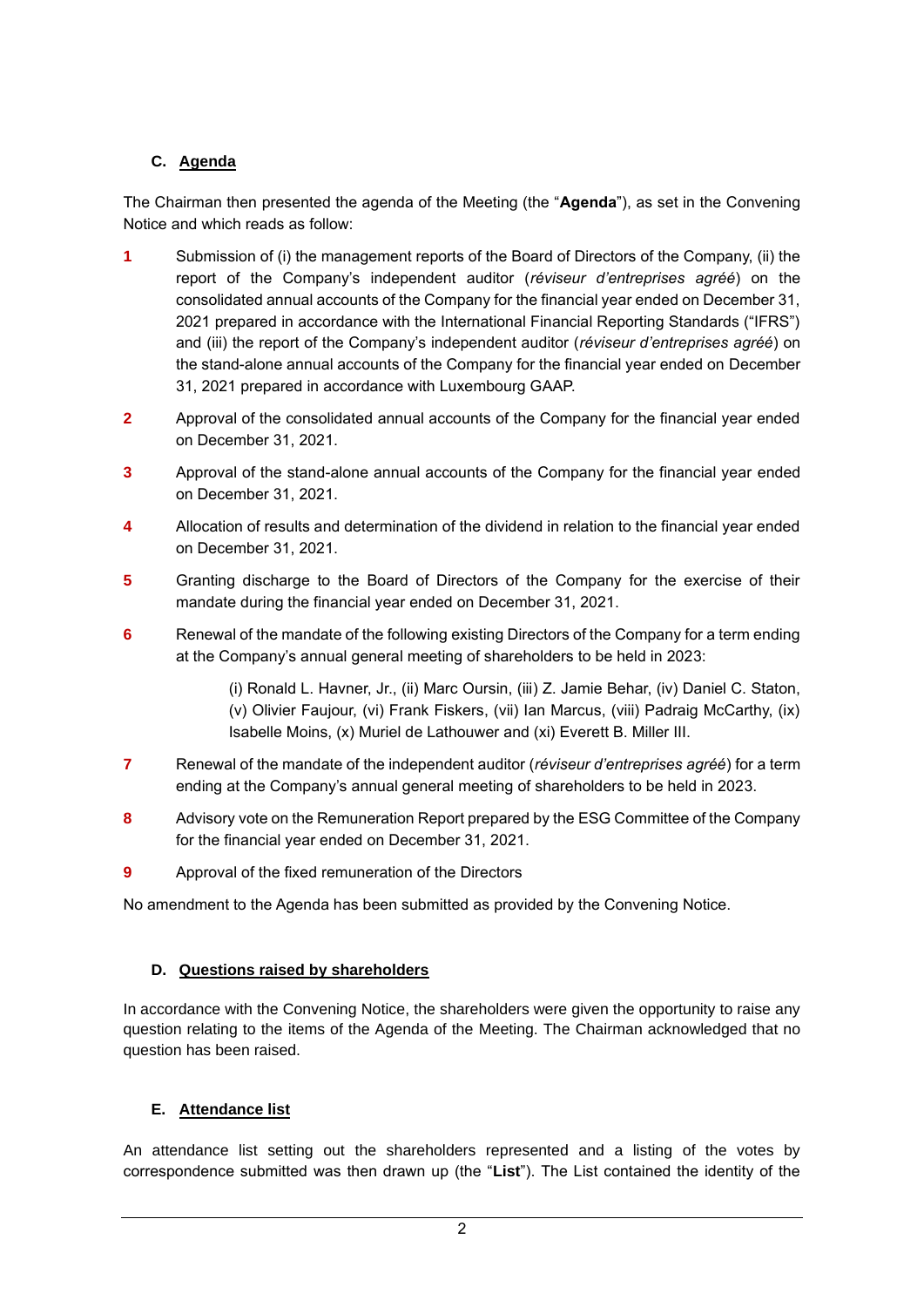shareholders and the number of shares held by them on April 20, 2022, being the record date set out in the Convening Notice.

This List shall remain attached to these minutes. The powers of attorney and the listing of the votes by correspondence shall also remain attached to these minutes and be kept in the archives of the Company.

The List showed that:

- The total number of shares of the Company is 89,106,202.
- The 27,271 treasury shares held by the Company itself are not entitled to vote at the present Meeting.
- The total number of shares represented at the Meeting is 73,077,393.
- The total number of shares which were voted by correspondence is 8,964,349.
- Total number of shares which were voted by power of attorney to the Chairman of the Meeting is 64,113,044.
- The total number of shares not participating to this Meeting is 16,001,538.

As a consequence, the Bureau noted that the Meeting was regularly constituted and could validly deliberate on all the items of the Agenda.

#### **F. Vote of the resolutions of the Agenda**

The Meeting then discussed all items of the Agenda, and the Chairman proposed the following resolutions and submitted them for deliberation and, where required for a vote.

The Company has not issued shares without voting rights. Each share entitles to one vote.

In respect of all the items of the Agenda, other than item 1, for which no vote is required, the resolutions are passed by a simple majority of the votes represented at the Meeting or expressed by correspondence.

The Bureau acknowledged and confirmed that items 2 to 9 are carried by the necessary majority as set out below.

**1 Submission of (i) the management reports of the Board of Directors of the Company, (ii) the report of the Company's independent auditor (***réviseur d'entreprises agréé)* **on the consolidated annual accounts of the Company for the financial year ended on December 31, 2021 prepared in accordance with the International Financial Reporting Standards ("IFRS") and (iii) the report of the Company's independent auditor (***réviseur d'entreprises agréé)* **on the stand-alone annual accounts of the Company for the financial year ended on December 31, 2021 prepared in accordance with Luxembourg GAAP.**

The Meeting ACKNOWLEDGED the submission of (i) the management reports of the board of directors of the Company, (ii) the report of the Company's independent auditor (*réviseur d'entreprises agréé*) on the consolidated annual accounts of the Company for the financial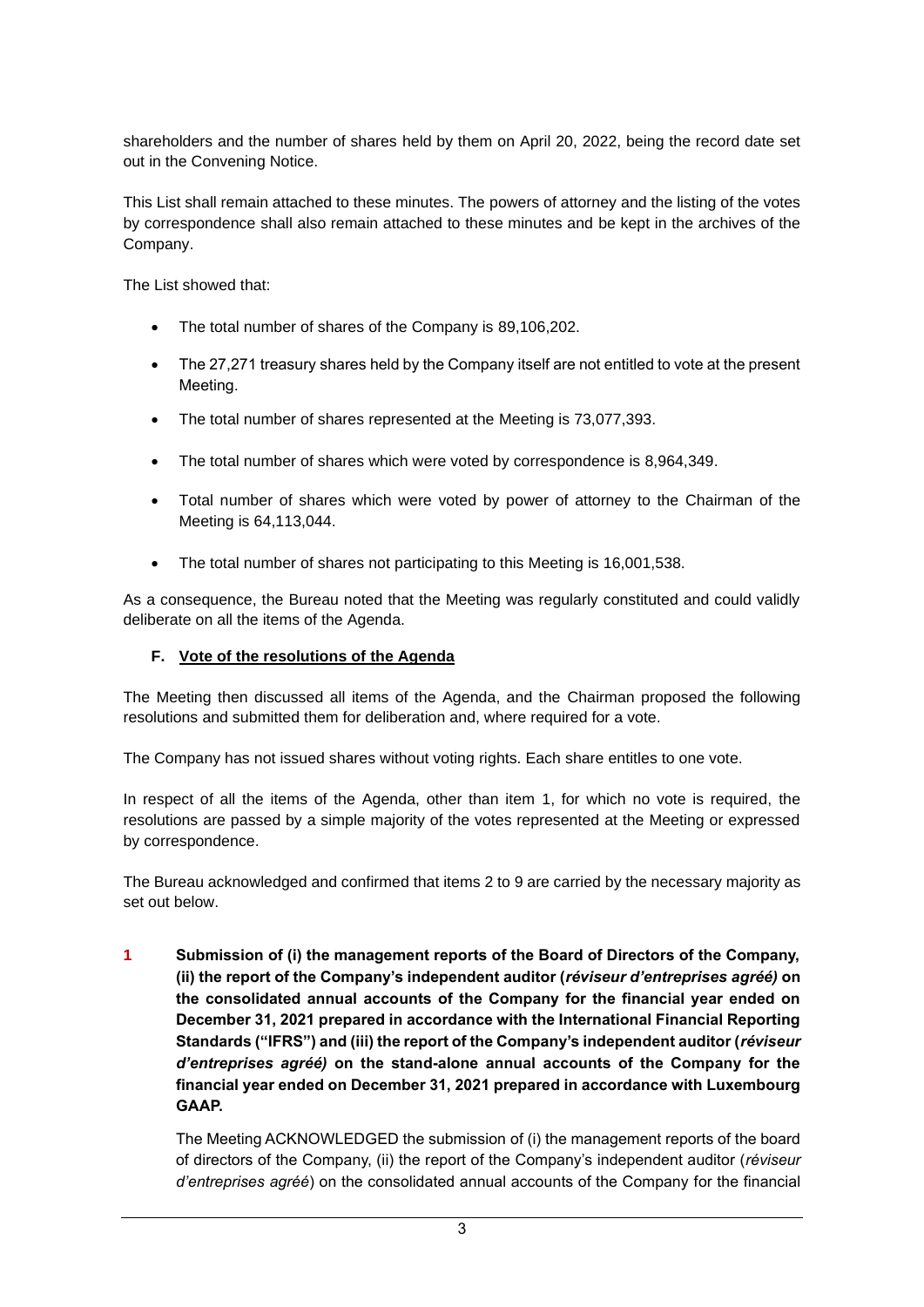year ended on December 31, 2021 prepared in accordance with the IFRS and (iii) the report of the Company's independent auditor (*réviseur d'entreprises agréé*) on the stand-alone annual accounts of the Company for the financial year ended on December 31, 2021 prepared in accordance with Luxembourg GAAP.

No vote was required.

#### **2 Approval of the consolidated annual accounts of the Company for the financial year ended on December 31, 2021.**

The Meeting RESOLVED to approve the consolidated annual accounts of the Company for the financial year ended on December 31, 2021.

This resolution was adopted as indicated below:

| Total votes in favor: | 73,077,393 votes |
|-----------------------|------------------|
|                       |                  |
| Total votes against:  | 0 vote           |
| Total abstention:     | 0 vote           |

## **3 Approval of the stand-alone annual accounts of the Company for the financial year ended on December 31, 2021.**

The Meeting RESOLVED to approve the stand-alone annual accounts of the Company for the financial year ended on December 31, 2021, which show a loss of €9,111,861.

Total votes in favor: 73,077,393 votes Total votes against: 0 vote Total abstention: 0 vote

#### This resolution was adopted as indicated below:

#### **4 Allocation of results and determination of the dividend in relation to the financial year ended on December 31, 2021.**

The Meeting RESOLVED to allocate the results of the Company based on the stand-alone accounts of the Company for the financial year ended December 31, 2021 as follows:

| Loss of the year       | €9,111,861  |
|------------------------|-------------|
| Losses brought forward | €26,883,226 |
| Loss carried forward   | €35,995,097 |

The Meeting further RESOLVED to approve the distribution of a dividend in an amount of €0.62 per share, resulting in an aggregate dividend distribution in an amount of €55.2 million, from the other available reserves.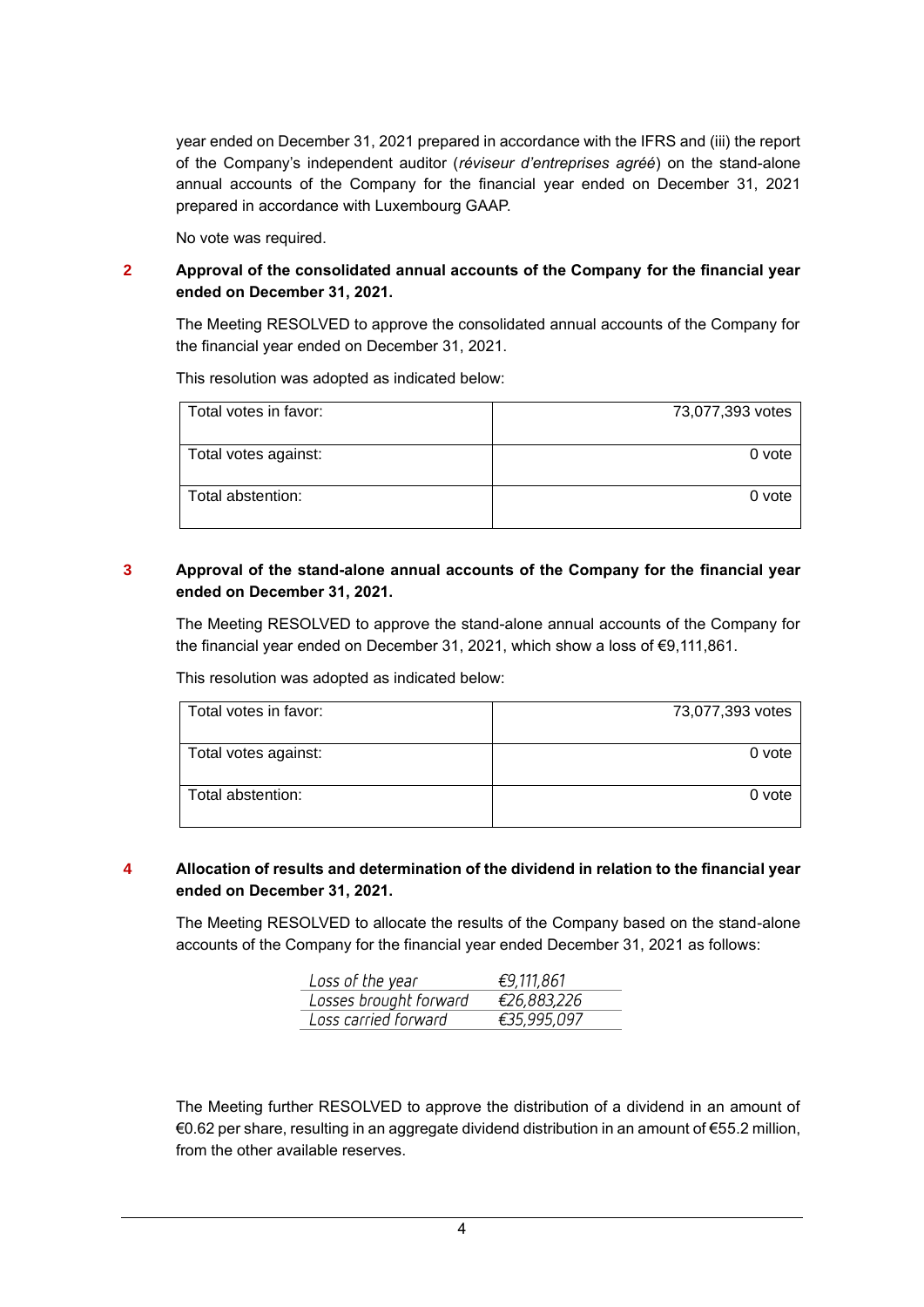The Meeting further ACKNOWLEDGED that the ex-dividend date shall be May 10, 2022, that the record date determining the eligibility to receive a dividend payment shall be May 11, 2022, and that the payment of the dividend shall commence on May 12, 2022.

This resolution was adopted as indicated below:

| Total votes in favor: | 73,077,393 votes |
|-----------------------|------------------|
|                       |                  |
| Total votes against:  | 0 vote           |
| Total abstention:     | 0 vote           |

## **5 Granting discharge to the Board of Directors of the Company for the exercise of their mandate during the financial year ended on December 31, 2021.**

The Meeting RESOLVED that the Directors of the Company be discharged from any liability for the exercise of their mandate during the financial year ended December 31, 2021.

Total votes in favor: The Contract of Table 1, 2008 1,875 votes Total votes against: 94,713 votes Total abstention: 120,805 votes

This resolution was adopted as indicated below:

## **6 Renewal of the mandate of the following existing Directors of the Company for a term ending at the Company's annual general meeting of shareholders to be held in 2023:**

| The Meeting RESOLVED to renew the        | Total votes in | Total<br>votes | Total       |
|------------------------------------------|----------------|----------------|-------------|
| mandates of:                             | favor:         | against:       | abstention: |
|                                          |                |                |             |
| Ronald L. Havner, Jr., born on November  | 69,277,986     | 3,173,463      | 625,944     |
| 9, 1957 in Oceanside, California, United | votes          | votes          | votes       |
| States of America, and with professional |                |                |             |
| address at 11 rue de l'Industrie, L-8399 |                |                |             |
| Windhof, Luxembourg as director of the   |                |                |             |
| Company for a term ending at the         |                |                |             |
| Company's annual general meeting of      |                |                |             |
| shareholders to be held in 2022.         |                |                |             |
| Marc Oursin, born on April 7, 1962 in    | 72,189,779     | 887,614        | 0 vote      |
| Paris, France, and with professional     | votes          | votes          |             |
| address at 11 rue de l'Industrie, L-8399 |                |                |             |
| Windhof, Luxembourg as director of the   |                |                |             |
| Company for a term ending at the         |                |                |             |
| Company's annual general meeting of      |                |                |             |
| shareholders to be held in 2022.         |                |                |             |
|                                          |                |                |             |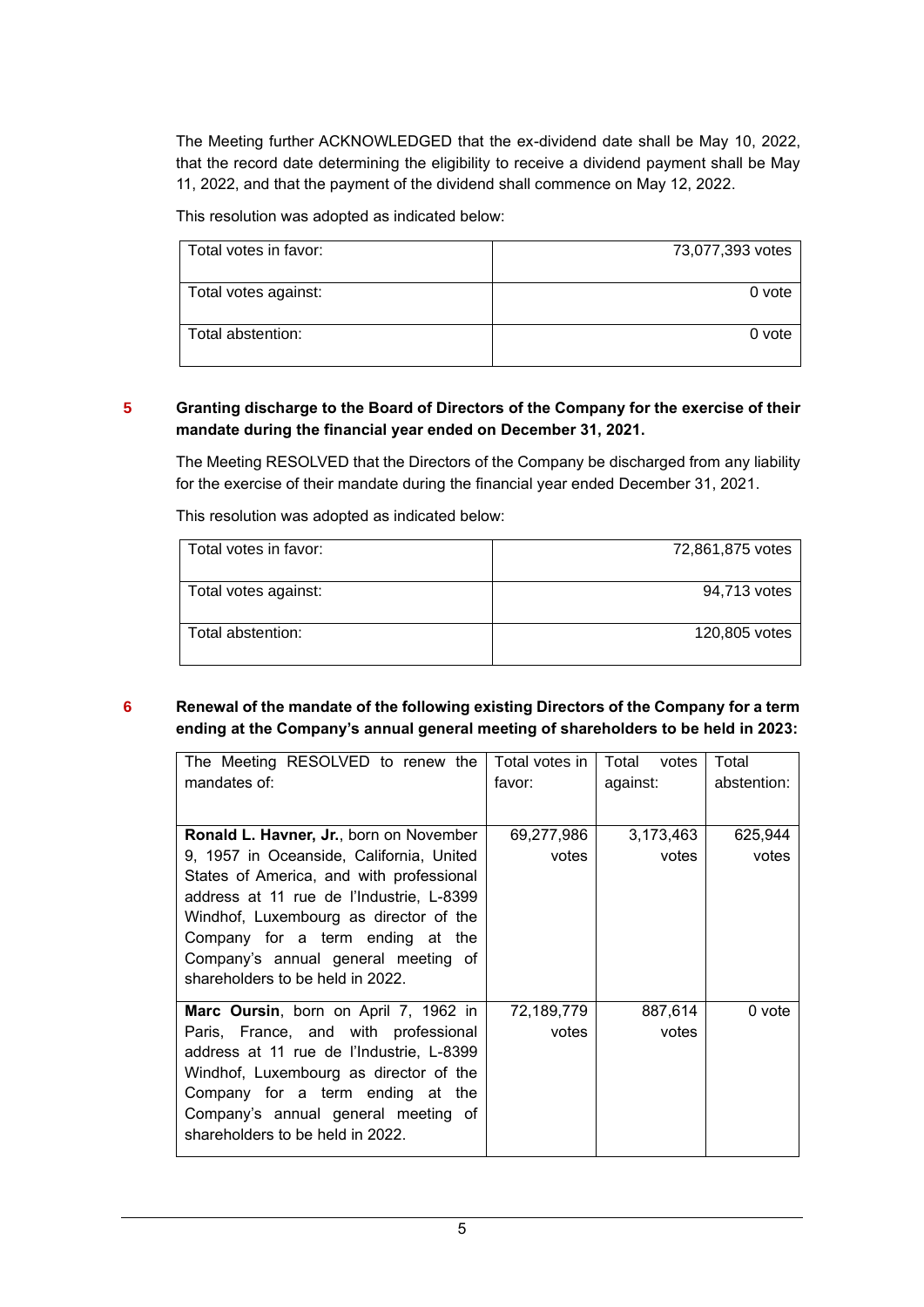| Z. Jamie Behar, born on May 6, 1957 in<br>Pottsville, Pennsylvania, United States of<br>America, and with professional address at<br>11 rue de l'Industrie, L-8399 Windhof,<br>Luxembourg as director of the Company for<br>a term ending at the Company's annual<br>general meeting of shareholders to be held<br>in 2022.<br>Daniel C. Staton, born on January 28, | 72,223,562<br>votes<br>72,179,979 | 853,831<br>votes<br>897,414 | 0 vote<br>0 vote |
|----------------------------------------------------------------------------------------------------------------------------------------------------------------------------------------------------------------------------------------------------------------------------------------------------------------------------------------------------------------------|-----------------------------------|-----------------------------|------------------|
| 1953 in St. Louis, Missouri, United States<br>of America, and with professional address<br>at 11 rue de l'Industrie, L-8399 Windhof,<br>Luxembourg as director of the Company for<br>a term ending at the Company's annual<br>general meeting of shareholders to be held<br>in 2022.                                                                                 | votes                             | votes                       |                  |
| Olivier Faujour, born on June 24, 1965 in<br>Morlaix, France, and with professional<br>address at 11 rue de l'Industrie, L-8399<br>Windhof, Luxembourg as director of the<br>Company for a term ending at the<br>Company's annual general meeting of<br>shareholders to be held in 2022.                                                                             | 71,485,556<br>votes               | 1,591,837<br>votes          | 0 vote           |
| Frank Fiskers, born on May 22, 1961 in<br>Copenhagen,<br>Denmark,<br>and<br>with<br>professional<br>address<br>at<br>11<br>de<br>rue<br>l'Industrie, L-8399 Windhof, Luxembourg<br>as director of the Company for a term<br>ending at the Company's annual general<br>meeting of shareholders to be held in 2022.                                                    | 68,955,323<br>votes               | 4,122,070<br>votes          | 0 vote           |
| lan Marcus, born on January 16, 1959 in<br>Bournemouth, United Kingdom, and with<br>11<br>professional address<br>at<br>rue<br>de<br>l'Industrie, L-8399 Windhof, Luxembourg<br>as director of the Company for a term<br>ending at the Company's annual general<br>meeting of shareholders to be held in 2022.                                                       | 71,485,556<br>votes               | 1,591,837<br>votes          | 0 vote           |
| Padraig McCarthy, born on September<br>27, 1960 in Cork, Ireland, and with<br>professional<br>address<br>at<br>11<br>rue de<br>l'Industrie, L-8399 Windhof, Luxembourg<br>as director of the Company for a term<br>ending at the Company's annual general<br>meeting of shareholders to be held in 2022.                                                             | 71,485,556<br>votes               | 1,591,837<br>votes          | 0 vote           |
| Isabelle Moins, born on May 19, 1964 in<br>Limoges, France, and with professional<br>address at 11 rue de l'Industrie, L-8399<br>Windhof, Luxembourg as director of the                                                                                                                                                                                              | 73,077,393<br>votes               | 0 vote                      | 0 vote           |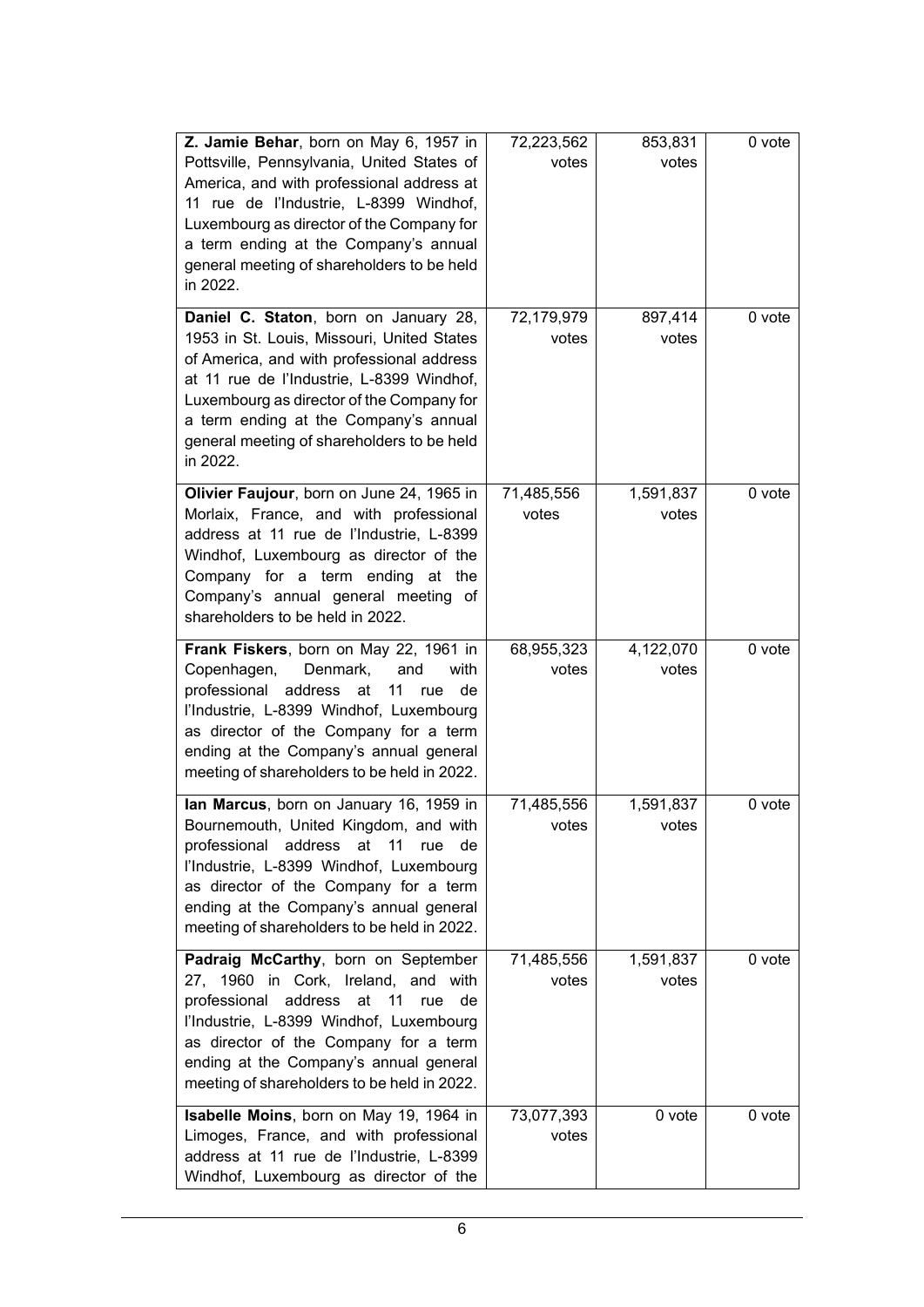| Company for a term ending at the<br>Company's annual general meeting of<br>shareholders to be held in 2022.                                                                                                                                                                                                                                  |                     |                    |        |
|----------------------------------------------------------------------------------------------------------------------------------------------------------------------------------------------------------------------------------------------------------------------------------------------------------------------------------------------|---------------------|--------------------|--------|
| <b>Muriel de Lathouwer</b> , born on April 24,<br>1972 in Ixelles, Belgium, and with<br>professional address at 11 rue de<br>l'Industrie, L-8399 Windhof, Luxembourg<br>as director of the Company for a term<br>ending at the Company's annual general<br>meeting of shareholders to be held in 2022.                                       | 72,366,176<br>votes | 711,217<br>votes   | 0 vote |
| <b>Everett B Miller III</b> , born on August 12,<br>1945, in New Haven, Connecticut, United<br>States of America, and with professional<br>address at 11 rue de l'Industrie, L-8399<br>Windhof, Luxembourg as director of the<br>Company for a term ending at the<br>Company's annual general meeting of<br>shareholders to be held in 2022. | 72,075,658<br>votes | 1,001,735<br>votes | 0 vote |

## **7 Renewal of the mandate of the independent auditor (***réviseur d'entreprises agréé***) for a term ending at the Company's annual general meeting of shareholders to be held in 2023**.

The Meeting RESOLVED to renew the mandate of Ernst & Young, a public limited liability company (*société anonyme*) governed by the laws of the Grand Duchy of Luxembourg, having its registered office at 35E, Avenue John F. Kennedy, L-1855 Luxembourg, Grand Duchy of Luxembourg, as independent auditor (*réviseur d'entreprises agréé*) of the Company for a term ending at the Company's annual general meeting of shareholders to be held in 2023.

This resolution was adopted as indicated below:

| Total votes in favor: | 73,077,393 votes |
|-----------------------|------------------|
| Total votes against:  | 0 vote           |
| Total abstention:     | 0 vote           |

## **8 Advisory vote on the Remuneration Report prepared by the ESG Committee of the Company for the financial year ended on December 31, 2021.**

The Meeting RESOLVED to approve the Remuneration Report prepared by the Nomination and Remuneration Committee of the Company for the financial year ended on December 31, 2021.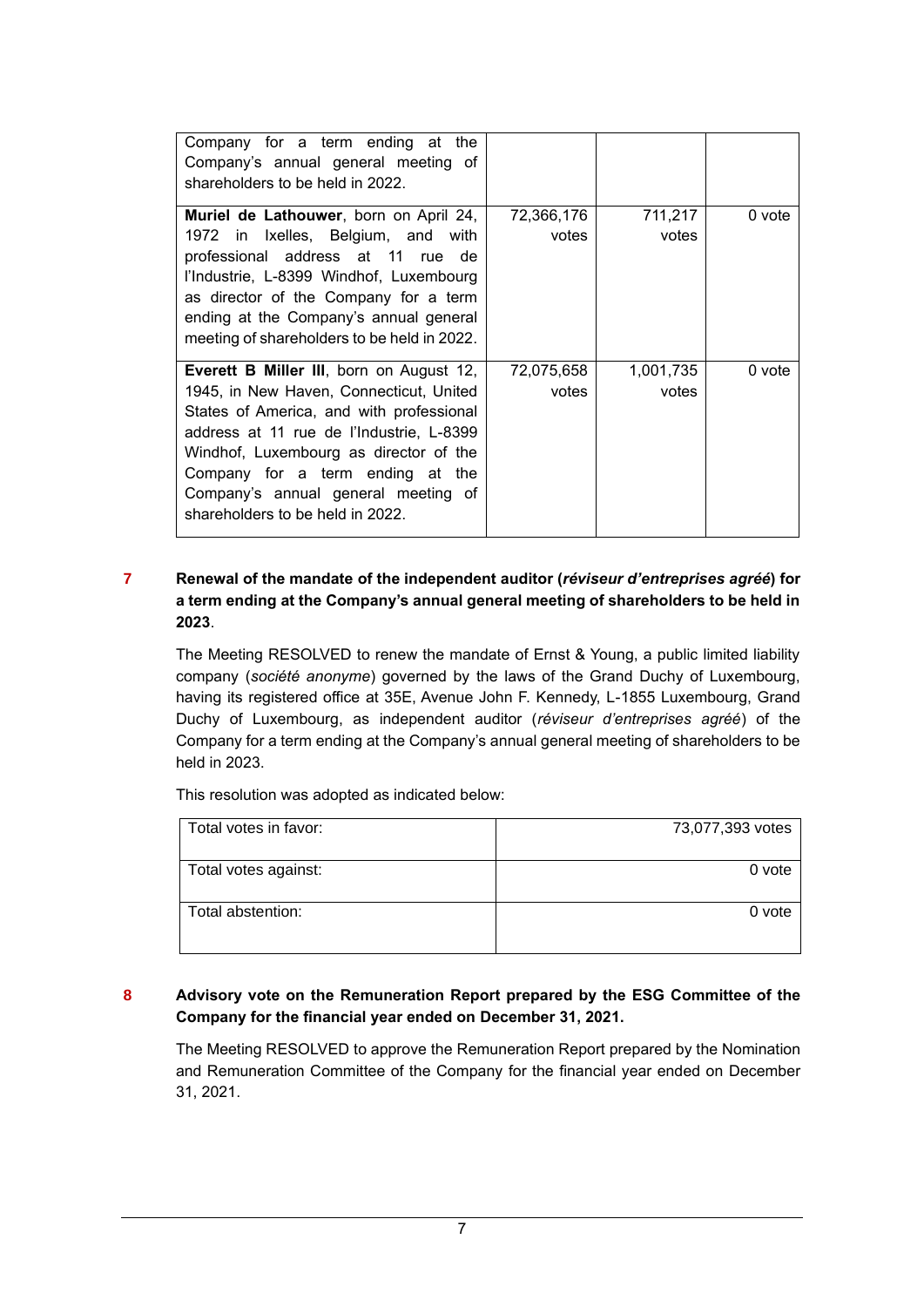This resolution was adopted as indicated below:

| Total votes in favor: | 71,742,129 votes |
|-----------------------|------------------|
|                       |                  |
| Total votes against:  | 1,335,264 votes  |
|                       |                  |
| Total abstention:     | 0 vote           |
|                       |                  |
|                       |                  |
|                       |                  |

#### **9 Approval of the fixed remuneration of the Directors**

The Meeting resolves to approve a revised fixed annual remuneration of the non-executive Directors for their board membership, effective as of the board meeting following this annual general meeting, as follows (the Revised Remuneration):

- EUR 140,000 as remuneration for the chairman of the Board
- EUR 60,000 as base remuneration for each non-executive Director
- EUR 15,000 for the lead non-executive independent Director
- EUR 15,000 for any non-executive Director acting as a chair of a Board committee

In accordance with past practice, such remuneration shall be on a gross basis and shall be paid by quarterly instalments. For the financial year ending on December 31, 2022, the Revised Remuneration shall only be considered for the two instalments payable as of the board meeting following this annual general meeting.

This resolution was adopted as indicated below:

| Total votes in favor: | 72,981,495 votes |
|-----------------------|------------------|
| Total votes against:  | 95,898 votes     |
| Total abstention:     | 0 vote           |

There being no other points on the Agenda, the Meeting was closed by the Chairman at 11:30 a.m. CEST.

The Meeting waived the Chairman's reading of the minutes. Subsequently, the Chairman signed the present minutes.